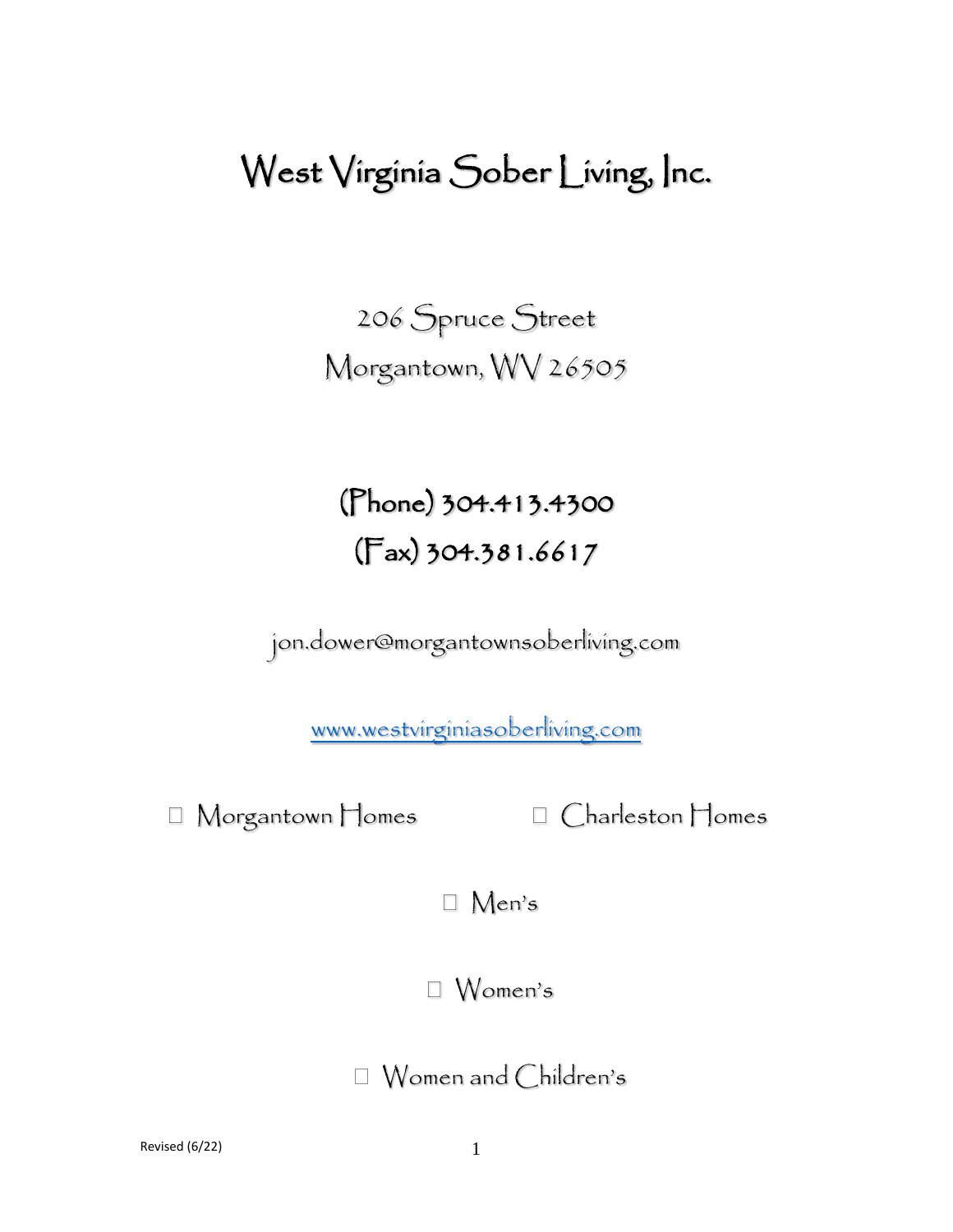West Virginia Sober Living, Inc.

206 Spruce Street, Morgantown, WV 26505

(P) 304.413.4300 (F) 304.381.6617

jon.dower@morgantownsoberliving.com

## **APPLICATION**

| Date: _______________                                                                                          |                                                                                   |       |  |                           |  |
|----------------------------------------------------------------------------------------------------------------|-----------------------------------------------------------------------------------|-------|--|---------------------------|--|
|                                                                                                                |                                                                                   |       |  |                           |  |
|                                                                                                                |                                                                                   |       |  |                           |  |
|                                                                                                                |                                                                                   |       |  |                           |  |
|                                                                                                                |                                                                                   |       |  |                           |  |
| Emergency Contact and Release of Information: (Full Name, City, State, Phone Number & Relation):               |                                                                                   |       |  |                           |  |
|                                                                                                                |                                                                                   |       |  |                           |  |
|                                                                                                                | ,我们也不能在这里的人,我们也不能在这里的人,我们也不能在这里的人,我们也不能在这里的人,我们也不能在这里的人,我们也不能在这里的人,我们也不能在这里的人,我们也 |       |  |                           |  |
|                                                                                                                |                                                                                   |       |  |                           |  |
|                                                                                                                |                                                                                   |       |  |                           |  |
| <b>Past Treatment Programs</b>                                                                                 | <b>City</b>                                                                       | State |  | Counselor Entry/Exit Date |  |
| Have you ever lived in a Half-way, 34, or Sober House? Y or N                                                  |                                                                                   |       |  |                           |  |
|                                                                                                                |                                                                                   |       |  |                           |  |
|                                                                                                                |                                                                                   |       |  |                           |  |
| Which 12-step recovery program are you working, i.e. AA, NA? ____ What meetings do you attend: ______________  |                                                                                   |       |  |                           |  |
| Do you have a Sponsor (Y/N)? ______ If Yes, list your Sponsor's first name and last initial: _________________ |                                                                                   |       |  |                           |  |
|                                                                                                                |                                                                                   |       |  |                           |  |
|                                                                                                                |                                                                                   |       |  |                           |  |
|                                                                                                                |                                                                                   |       |  |                           |  |
|                                                                                                                |                                                                                   |       |  |                           |  |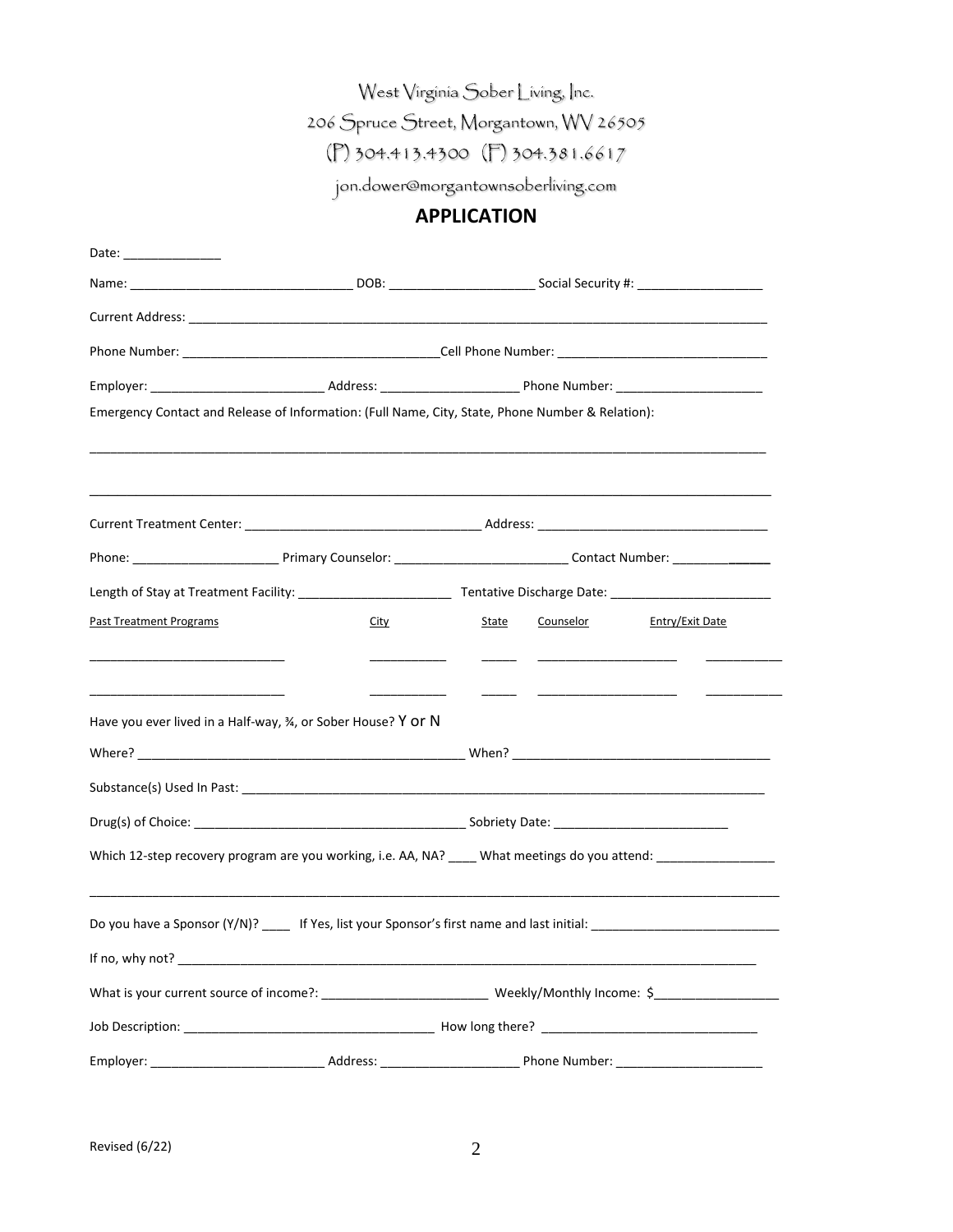| Do you have a valid driver license or state ID (Y/N) ______ Do you have a Social Security Card for employment (Y/N) ____ |                                                                                                                                                                                                                                |  |  |  |  |
|--------------------------------------------------------------------------------------------------------------------------|--------------------------------------------------------------------------------------------------------------------------------------------------------------------------------------------------------------------------------|--|--|--|--|
| Do you have a child support obligation (Y/N)? ______ Amount per month? ________________                                  |                                                                                                                                                                                                                                |  |  |  |  |
| Do you now, or have you ever been in a relationship with a current West Virginia Sober Living program participant?       |                                                                                                                                                                                                                                |  |  |  |  |
|                                                                                                                          |                                                                                                                                                                                                                                |  |  |  |  |
|                                                                                                                          |                                                                                                                                                                                                                                |  |  |  |  |
| Are you required to register as a sex offender (Y/N)? ______ Have you been convicted of arson (Y/N)? ______              |                                                                                                                                                                                                                                |  |  |  |  |
| Do you have any other mental health diagnosis(Y/N)? ________ What is that diagnosis? ___________________________         |                                                                                                                                                                                                                                |  |  |  |  |
| Have you ever experienced any suicidal ideations, attempts, or received in-patient treatment for self-harming behaviors? |                                                                                                                                                                                                                                |  |  |  |  |
|                                                                                                                          |                                                                                                                                                                                                                                |  |  |  |  |
| Are you participating in or about to enter a suboxone or another drug replacement program (Y/N)? ___________________     |                                                                                                                                                                                                                                |  |  |  |  |
|                                                                                                                          |                                                                                                                                                                                                                                |  |  |  |  |
|                                                                                                                          |                                                                                                                                                                                                                                |  |  |  |  |
| Why do you think you are a good fit for sober living?<br>Why do you think you are a good fit for sober living?           |                                                                                                                                                                                                                                |  |  |  |  |
| Applicant's Name<br>Applicant's Signature                                                                                | Date                                                                                                                                                                                                                           |  |  |  |  |
|                                                                                                                          | Date and the contract of the contract of the contract of the contract of the contract of the contract of the contract of the contract of the contract of the contract of the contract of the contract of the contract of the c |  |  |  |  |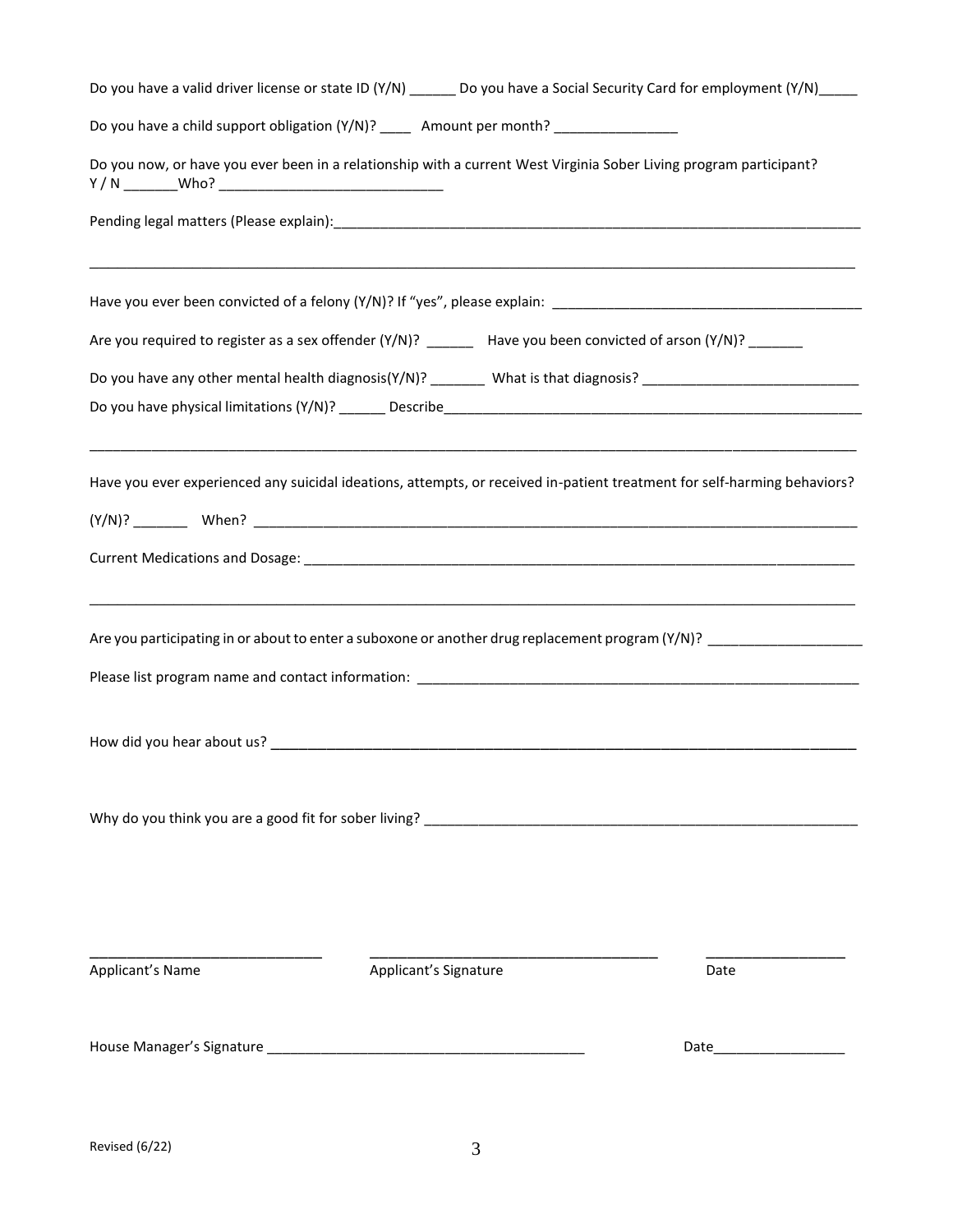West Virginia Sober Living, Inc. 206 Spruce Street, Morgantown, WV 26505 (P) 304.413.4300 (F) 304.381.6617 jon.dower@morgantownsoberliving.com

## **PROGRAM AGREEMENT**

West Virginia Sober Living and **West Virginia Sober Living** and **the Contract of Contract (program participant's name)** agree to the following program terms:

- *1. The program fee is \$575.00 per month for the first 6 months of residency, program fee thereafter is \$375 per month for the remainder of this agreement.*
- *2. The program fee includes room, house cleaning supplies, and utilities only.*
- *3. An initial payment of \$1,075.00 is required to move in, this will include the first month program fee and security/sobriety deposit of \$500.00. Payment must be made with either cash or money order, no personal checks will be accepted. Individuals continuing in comprehensive treatment( IOP, PHP or MOUD program) may have these fees subsidized. Deposits will be returned within 10 business days of program completion.*
- *4. Management requires one-month notice when program participant is leaving on good terms.*
- *5. There will be no refunds (including deposit) for dismissal, leaving before 6-month commitment is up, theft of property by a program participant or physical force against another person living in the house.*
- *6. Failure to follow any house rules may result in disciplinary actions.*
- *7. Termination of program participation will result no refund of program fees or deposits paid.*
- *8. The program fee is due on the 1 st day of every month. Individuals entering after the first of the month will have fees prorated at \$19.17 per day.*
- *9. There will be a \$25.00 charge for any checks returned for insufficient funds and the individual will no longer be allowed to submit personal checks.*
- *10. Program participants are responsible for their own food, personal hygiene products, and telephone.*

\_\_\_\_\_\_\_\_\_\_\_\_\_\_\_\_\_\_ \_\_\_\_\_\_\_\_\_\_\_\_\_\_\_\_\_\_\_\_\_\_\_\_ \_\_\_\_\_\_\_\_\_\_\_\_\_\_\_\_\_\_

 $\overline{\phantom{a}}$  , and the contract of the contract of the contract of the contract of the contract of the contract of the contract of the contract of the contract of the contract of the contract of the contract of the contrac

I understand and agree to the above terms.

Applicant's Name Applicant's Signature Date

Manager's Signature **Date** Date **Date**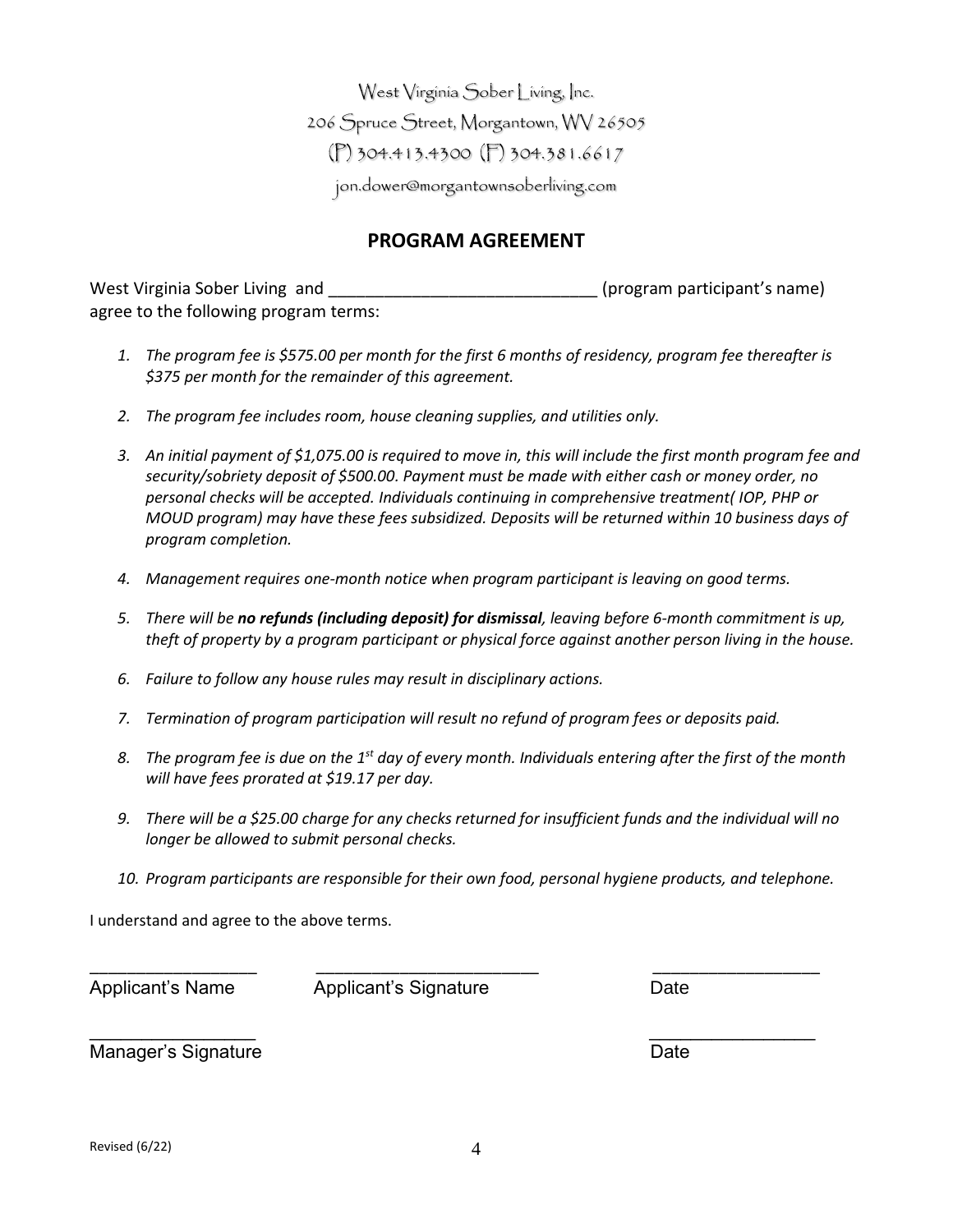West Virginia Sober Living, Inc. 206 Spruce Street, Morgantown, WV 26505 (P) 304.413.4300 (F) 304.413.4301 jon.dower@morgantownsoberliving.com

## **PROGRAM GUIDELINES**

*1. I agree not to consume Alcohol and/or Drugs while residing at this property. If I am taking prescription medications (non-narcotic only apart from Medication Assisted Treatment) that are prescribed by a doctor, I will provide that information at the time of initial intake and discuss further use with management.*

*If I am prescribed prescription medications (non-narcotic only, apart from Medication Assisted Treatment) by a doctor during my stay at this residence, I will contact the house manager immediately to discuss this. I will also discuss any over the counter medications with management PRIOR to taking them. I further understand that it is my responsibility to avoid ingesting anything (including food), that may cause a false positive reading during drug screens. I understand that if staff believes that I am under the influence, I am subject to discharge even if a drug screen produces no illicit substance present. Individuals on Medication Assisted Treatment agree to have the levels of the medicine randomly checked to confirm compliance with their treatment regimen.*

*2. I agree to take random screens for drug and alcohol use administered by management upon request.* 

*If the test has a reading for illicit substance use, the program participant will be asked to leave the house immediately. If a program participant is unable to produce a urine sample within 1 hour of the request of the house manager, the urine drug screen/breathalyzer will be considered positive. If for some reason the test is inconclusive, or the manager is uncertain about the results, the program participant will be asked to have a drug screen/breathalyzer performed at an independent laboratory at the discretion of the manager. If that test has a reading for illicit substances (excluding those participating in a Medication Assisted Treatment program producing licit use results), the program participant will be asked to leave the house immediately.*

- *3. I agree within the first 30 days to stay within the county in which I am in, outside the scope of an approved workplace and for employment purposes. I understand after the first 30 days I may be eligible for a one-night pass, also restricted inside the county in which I reside (see pass form).*
- *4. I agree not to steal others' property while I am a program participant of the house. This includes personal property and food belonging to the agency or any other program participants of the house.*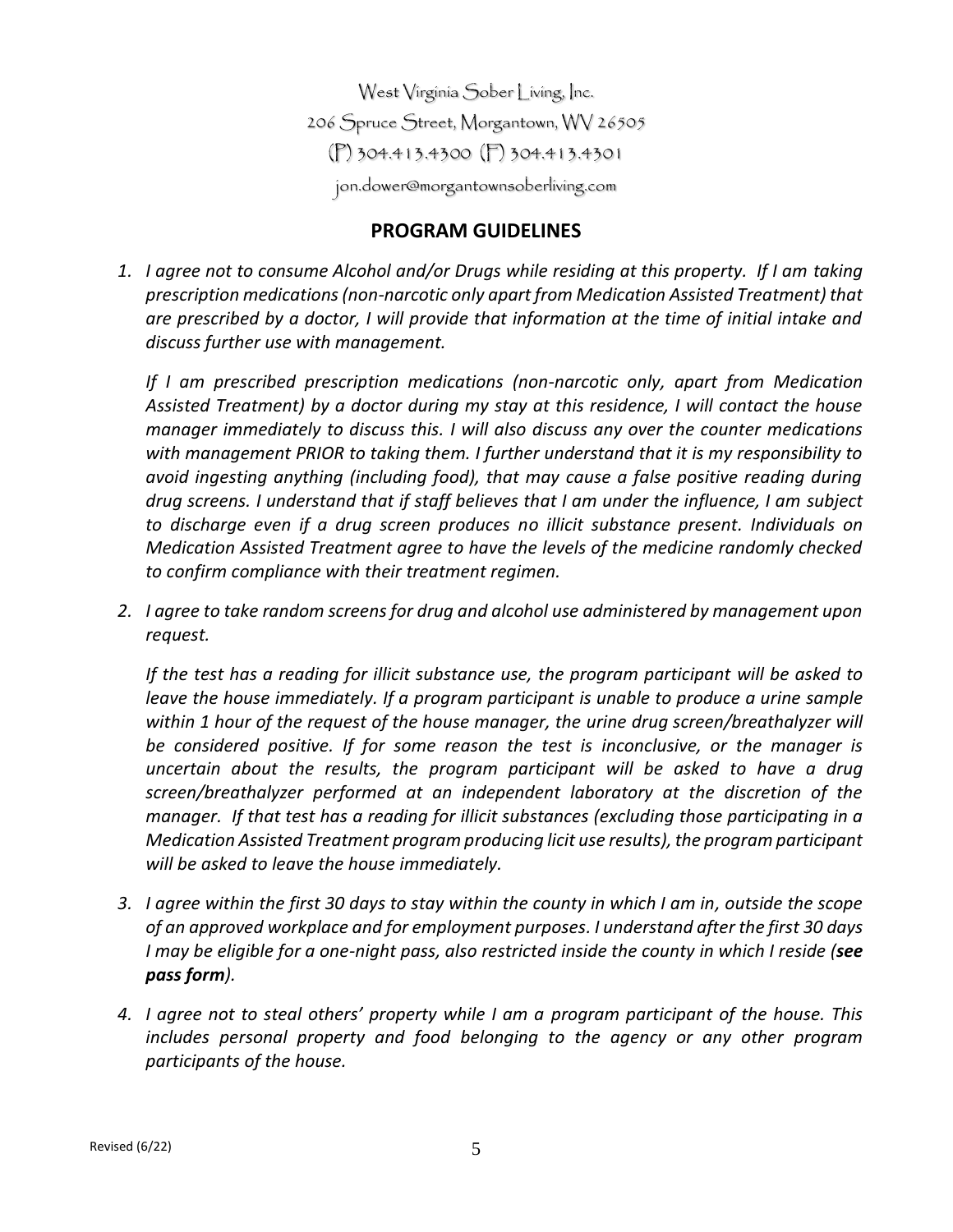- *5. I agree not to use physical force against anyone in the house while a program participant of the house. This includes threatening and/or verbal harassment of other program participants or management.*
- *6. I agree to pay my program fees on time and in full each month on the date or entry, each month.*
- *7. I agree within the first 30 days to actively seek and obtain full time employment. Employment hours may be substituted with volunteer hours, classes and outpatient treatment if approved by the house manager. The hours of employment must fall in between the curfew for that day. Our program defines full time employment as 32 hours of productivity from activities listed above.*
- *8. I agree to follow the curfew, which is 10 PM 6 AM Sunday through Thursday and 11 PM- 6 AM Friday and Saturday. In the event, I am unable to make curfew or must leave earlier than 6 AM I will contact the house manager to discuss this prior to the curfew.*
- *9. I agree to attend minimum of five Alcoholic Anonymous and/or Narcotics Anonymous meetings per week if I have less than one year in recovery and a minimum of four meetings per week if I have over one year in recovery. The house meeting on Wednesday at 6:00 PM and Sunday at 9:00 PM is mandatory. The time of this meeting is subject to change, to be determined by house management.*
- *10. I agree to find an AA or NA sponsor and start step work within the first 30 days. I agree to continue doing step work during my entire stay in our program.*
- *11. I understand that overnight stays away from the program are a privilege and must be cleared with the house manager 5 days prior to the date requested. Failure to be in the house after curfew will be viewed as a relapse, and the program participant will be discharged.*
- *12. I agree to show financial responsibility if I bring a motor vehicle on the property, I will provide a valid driver's license, valid registration, and proof of insurance coverage. Parking privileges will not be provided by facility. I understand that it will be my responsibility to obtain and pay for parking spaces off of facility property. To be determined by house management.*
- *13. I agree to keep my room clean and orderly at all times, make my bed every morning, as well as maintain the cleanliness of the common areas.*
- *14. I agree to do the weekly chore that is outlined by the Chore Coordinator when assigned and to participate in any special projects that are requested by the manager of the house. I understand that chores are to be done heavily on Wednesday and Sunday by 6 PM, I agree to check them daily, and clean as necessary.*
- *15. This residence is smoke-free. There is no smoking inside the house at any time. Smoking in the house will result in immediate dismissal. Smoking is allowed outside only in designated areas. Cigarette butts must be disposed of properly.*